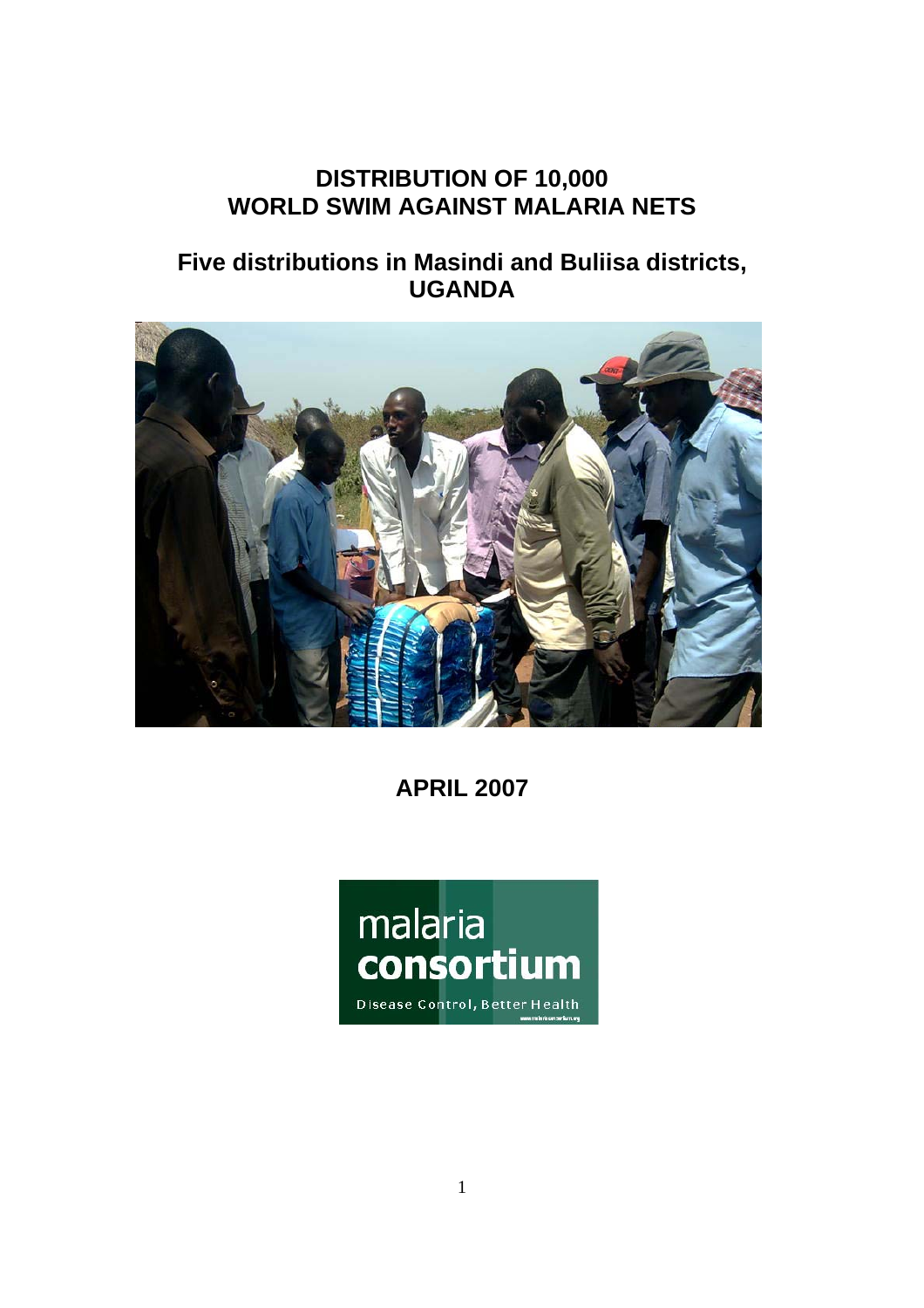# **SUMMARY OF THE FIVE DISTRIBUTIONS**

| <b>District</b> | <b>Sub county</b> | <b>Parish</b>  | <b>Number of LLINs</b><br>distributed |
|-----------------|-------------------|----------------|---------------------------------------|
| Masindi         | Masindi Port      | Kaduku         | 980                                   |
|                 |                   | Masindi Port   | 1,020                                 |
| <b>Buliisa</b>  | <b>Biiso</b>      | <b>Biiso</b>   | 2,579                                 |
|                 |                   | <b>Butiaba</b> | 3,425                                 |
|                 |                   | Kihungya       | 1,996                                 |
| <b>TOTAL</b>    |                   |                | 10,000                                |

# **1.0 BACKGROUND**

Uganda is striving for rapid scale-up of LLIN coverage through a combination of strategies. Mass free net distribution to target groups through campaigns is the main approach used to quickly raise coverage. Other approaches are used to maintain this coverage by ensuring LLINs remain available; on-going LLIN distribution at ante-natal clinics to pregnant women and support to the growth of the commercial sector are two other approaches supported in Uganda. The Ministry of Health is working parish by parish within Uganda, seeking funding and nets from all sources to incrementally cover the whole country.

Uganda is divided administratively into districts, sub counties and parishes. Malaria Consortium carried out five distributions in Uganda of World Swim Against Malaria nets, these are shown in the table above.

## **2.0 THE DISTRIBUTION**

## *2.1 Delivery of LLINs to the district*

The LLINs were delivered to the district stores in either Masindi or Buliisa the week prior to the distribution at parish level.

## *2.2 District level planning*

A team of Malaria Consortium trainers from Kampala traveled to the distribution areas prior to distribution to carry out the preparations. These trips included:

- Meeting with the Ministry of Health's Malaria Focal Person for Masindi district and Buliisa district who supported the activities throughout the distribution process
- Checking on the LLINs in the district stores
- Arranging the transport and staff for loading and off-loading LLINs
- Planning with the lower level administrative structures (sub counties and parishes) for the times for training and distribution
- Carrying out mobilization of personnel to be involved from each village by accessing all villages by motorcycle to spread the word about the upcoming subcounty training (see below).

## *2.3 Sub-county level trainings*

Two subcounty level training / planning meetings were held, one in Masindi Port to cover the two distributions in Masindi district and one in the Biiso to cover the three distributions taking place in Buliisa district.

The Masindi training for Waibango and Kaduku Parishes was held on the 1st April 2007 (26 people trained).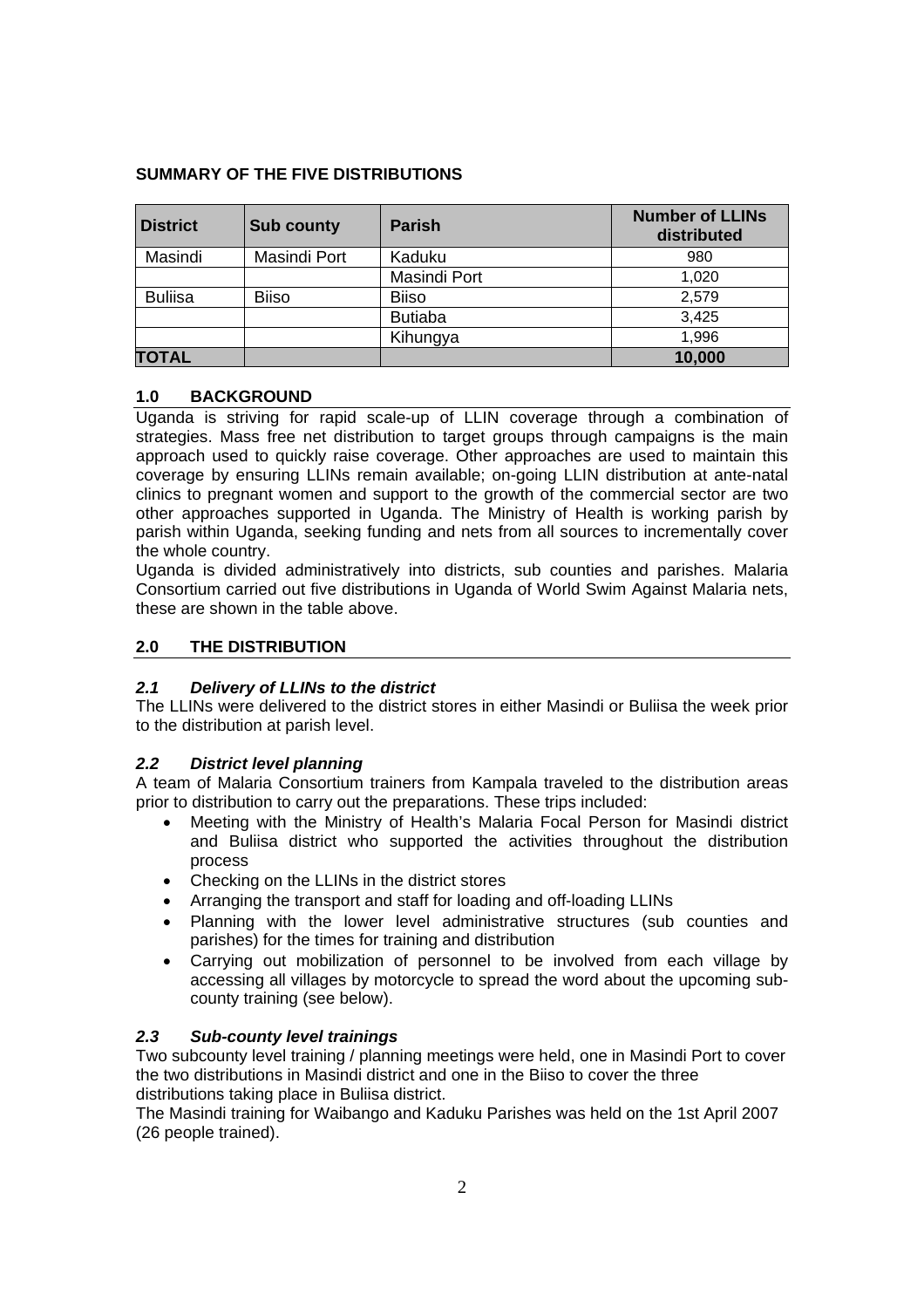The Buliisa training for Biiso, Kihungya and Butiaba Parishes was held on the 12th April 2007 (78 people trained).

The training included both sensitization of community leaders and training of the personnel to be involved in distribution itself.

Two people from each village, the community medicine distributors, were trained on the distribution itself. Uganda has a system of community medicine distributors whereby two community members are identified in each village and trained to supply pre-packaged anti-malarias for children under five with fever in their community. These "CMDs" are well respected in the community and are excellent resources to involve in programmes such as this LLIN distribution. The training covered:

- Refresher training on malaria
- The importance of insecticide-treated nets and how to use them
- Key messages for supporting the use of the nets by the communities
- How to register the communities for the distribution of the LLINs
- How to carry out the distribution itself



**A training session at Masindi Port sub county headquarters** 

### *2.4 Registration and net allocation*

Distribution of the LLINs was preceded by a registration process. Each team of 2 CMDs was responsible for registering each potential beneficiary (children under five or pregnant women) in their village, by household, on pre-designed forms. This took place over a 2-3 day period.

The village leadership (in Uganda referred to as the "LC1") signed off on these forms to confirm their accuracy. These forms were then reviewed at a parish meeting where the total nets available for this parish were allocated within this list. A detailed guideline for the allocation process was followed. This involves first ensuring each household with a potential beneficiary received at least 1 net, if the total allocation of nets was not reached then each household with more than 1 child under five was allocated a  $2^{nd}$  net, with priority to the younger children should the total nets be reached before this was achieved. Names on the list were highlighted as they were confirmed to receive a net so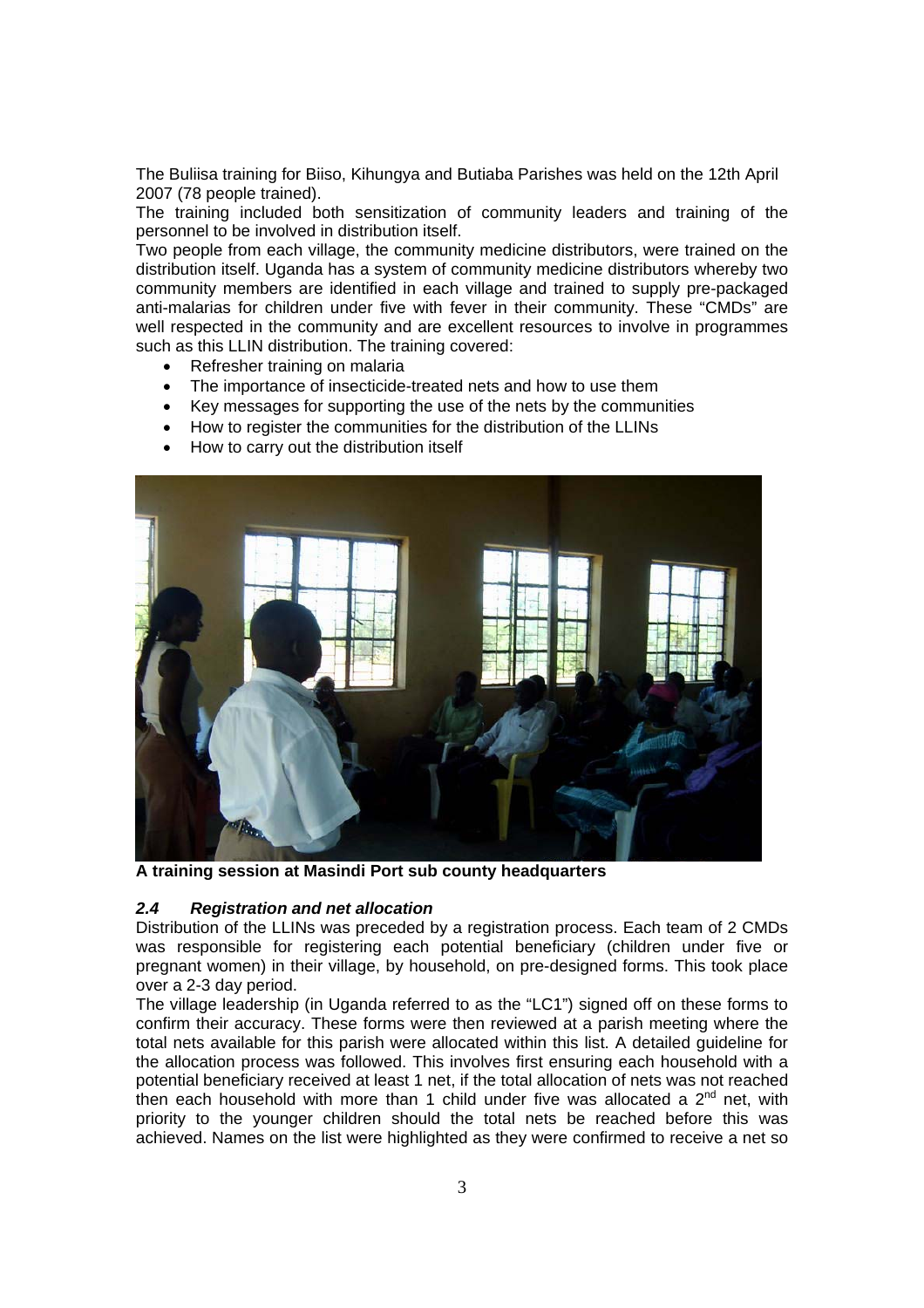that at the end of the allocation process the list of names of people to receive nets was then available for the distribution.



**CMDs practice filling the forms at Masindi port sub county headquarters** 

## *2.5 Distribution*

Distribution took place in the 1<sup>st</sup> week of April in Kaduku and Masindi Port and the  $3<sup>rd</sup>$ week of April in Biiso, Butiaba, Kihungya.

A distribution point was set up at the parish centre, easily accessible for all the villages in this parish. At the distribution point a CMD from each village was present with their village list (this was necessary as these people would be able to identify that the name on the list was the same person coming to receive a net).

At the distribution point 2 health educators gave talks to the waiting beneficiaries with demonstration nets used to show how the nets should be hung and used.

The distribution point was arranged so that those arriving to collect a net were able to identify the distributor for their village. After confirming the person's name on the list the CMD handed over the net removed from the packaging, this was a measure taken to reduce re-sale of the free LLINs which would have a lower resale value if not still sealed in the packaging.

Each person receiving a net signed the list to confirm they had received and had an ink mark made on their hand.

A total of 10,000 LLINs were distributed to children under five and pregnant women in the five distributions. The numbers distributed to each parish are shown below:

| <b>Parish</b>  | <b>Number of LLINs distributed</b> |
|----------------|------------------------------------|
| Kaduku         | 980                                |
| Masindi Port   | 1.020                              |
| <b>Biiso</b>   | 2,579                              |
| <b>Butiaba</b> | 3.425                              |
| Kihungya       | 1.996                              |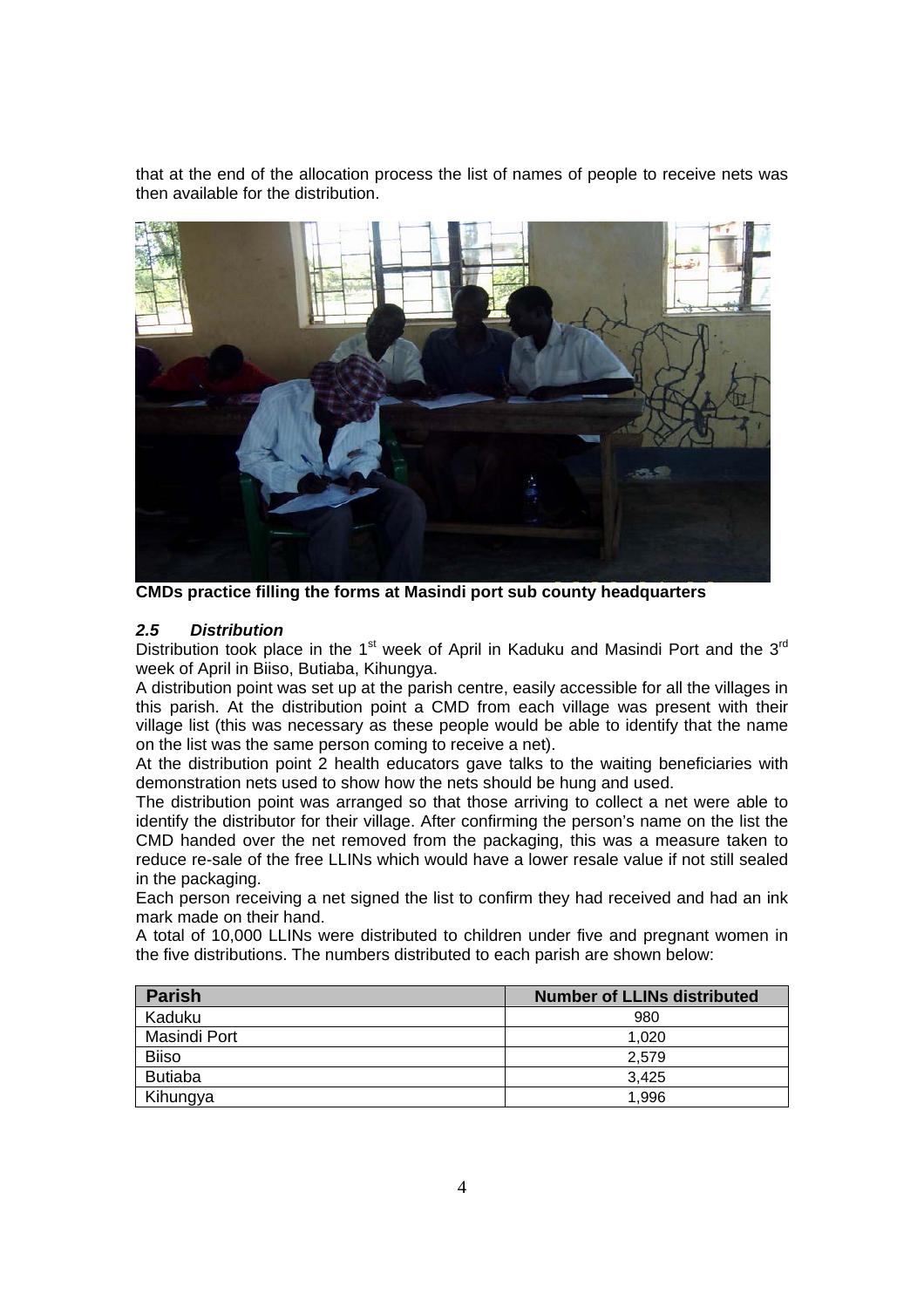

**Residents of Waibango parish Masindi Port await the arrival of the nets** 



**Opening the bales Kaduku parish distribution point**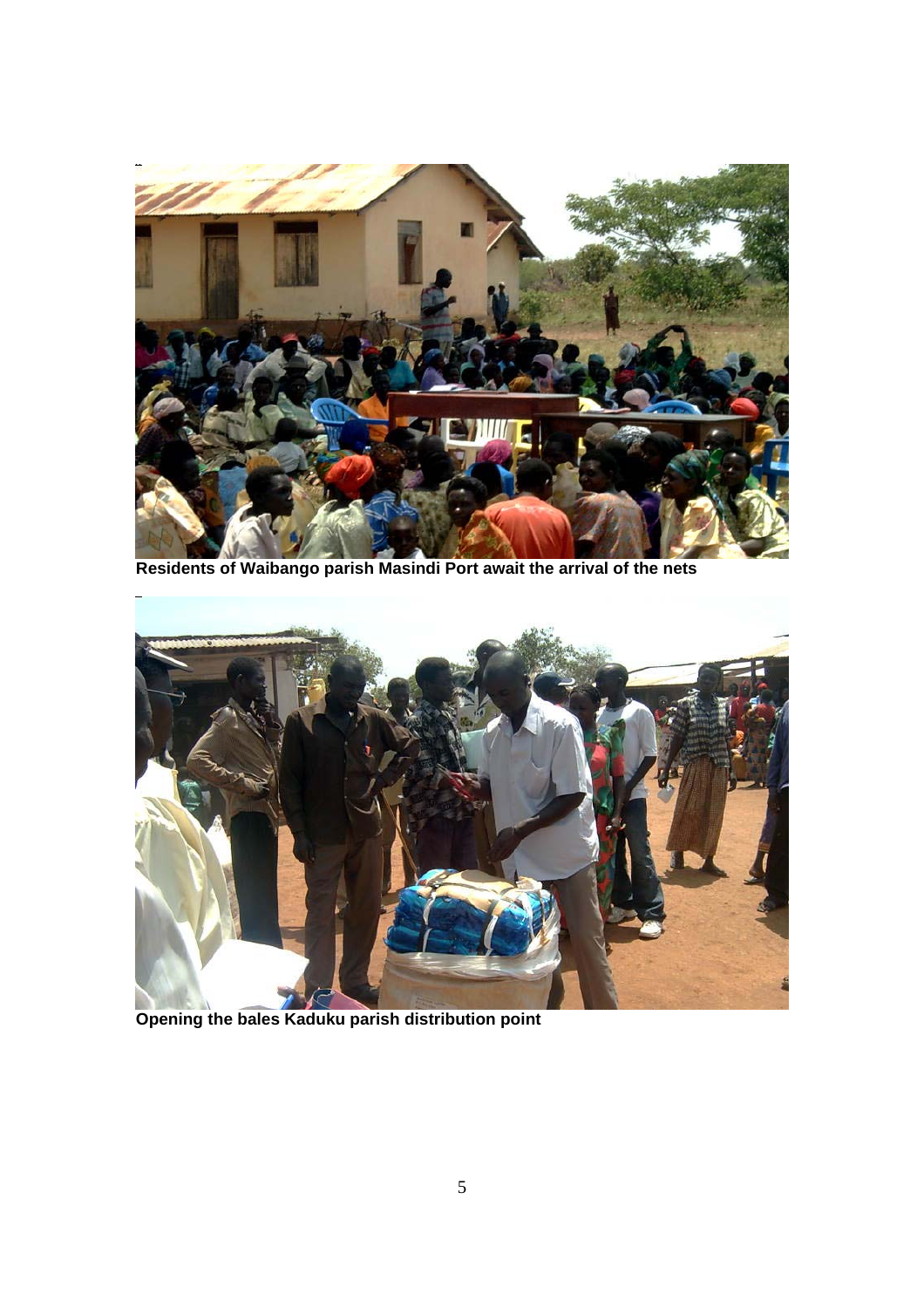

**A visibly pregnant woman lines up for her net at Kaduku 1 village distribution point** 

### *2.6 Data collection*

The registration / distribution lists were retained at the distribution point and the following day these were summarized for the whole parish with the numbers distributed reported back to the subcounty, district and national level Ministry of Health (National Malaria Control Programme) to ensure the MoH can monitor and plan for subsequent net distributions in this region.

## **3.0 PROMOTING PROPER USE – A SUMMARY OF THE APPROACH**

A variety of approaches were use to ensure the nets distributed are kept by the beneficiaries and used.

#### *Involvement of local leadership*

District, subcounty, parish and village level leadership were all included in the preparations for the distributions. They were informed about the reasons for the LLIN distribution and their support for the activity was confirmed. At the lowest level, that of village leadership, their role was to mobilize the communities to come and collect the nets from the distribution points and to follow up in their communities after the distribution to support proper use of the nets.

#### *Support by the community medicine distributors*

Community medicine distributors are a key resource in Uganda and well respected by the communities. We took the opportunity in the meetings where the CMDs were trained on the distribution process to also give them a refresher training on malaria, prevention of malaria and use of LLINs, with the understanding that they would play a role after the distribution to visit the households receiving nets to encourage proper use of the nets by these families.

#### *Demonstrations and health education talks directly to beneficiaries*

At the point of distribution demonstration nets were used by community medicine distributors to car